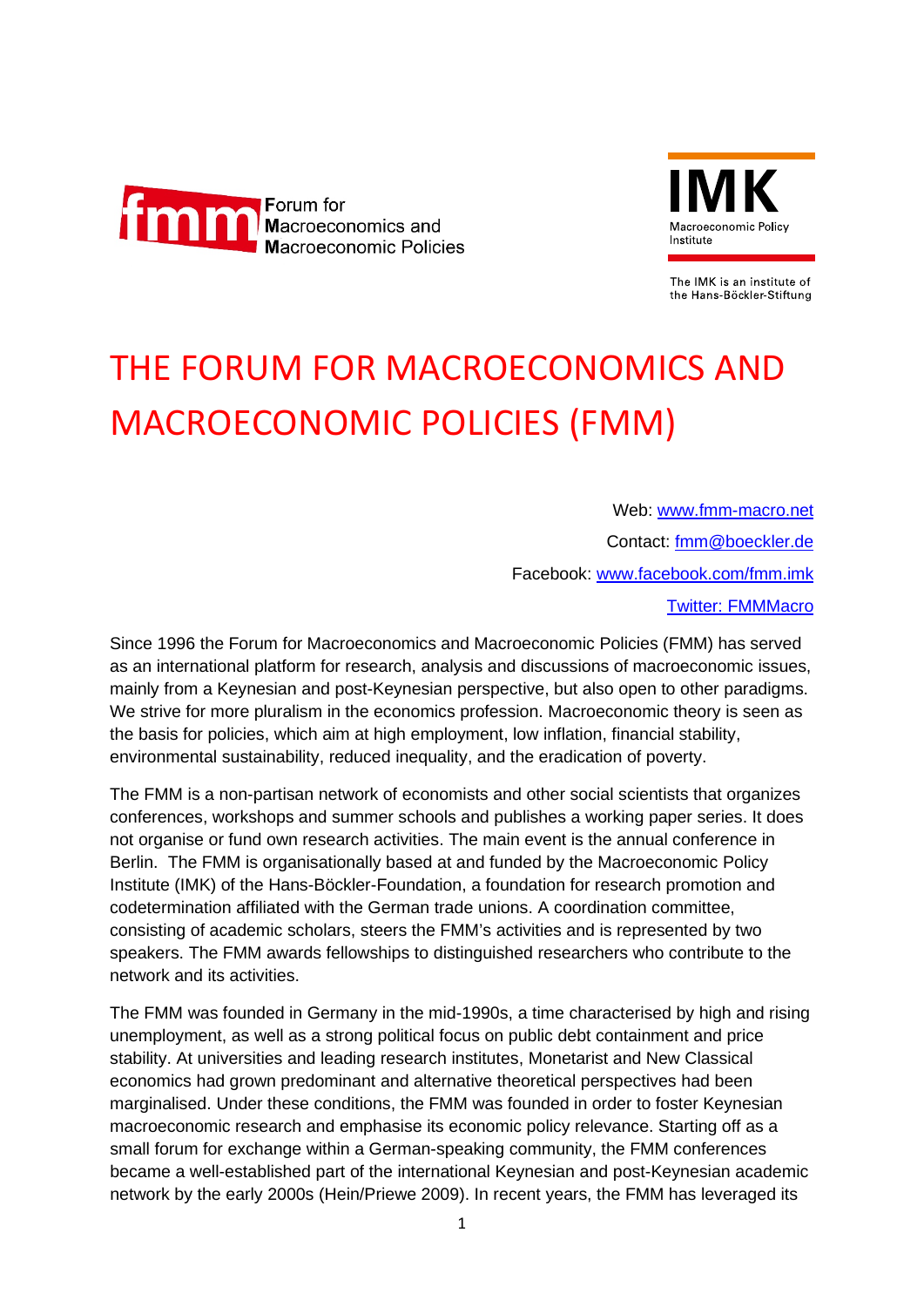increasing popularity and attracted leading economists from various backgrounds and research interests critical of mainstream economics.

Our annual conference in Berlin attracts about 400 international participants. Each conference is devoted to a specific topic, reflected in the plenary sessions. Parallel sessions are open to the broad scope of the network's themes. Graduate student sessions allow young researchers to present their work. Moreover, the conference opens with introductory lectures for graduate students and young researchers. Video documentations of the plenary sessions and introductory workshops of past conferences are available on the FMM's homepage. Contributions to the main topic of a conference are made available in special issues of the *European Journal of Economics and Economic Policies: Intervention* (EJEEP, published by Edward Elgar) the academic journal of the FMM (e.g. Gechert et al. 2017).

Apart from the main event, the FMM regularly organises smaller workshops and conferences on current macroeconomic issues, sometimes in cooperation with other organisations. As part of its ambition to promote young scholars, in 2008 the FMM established a biennial summer school on Keynesian macroeconomics and economic policies in Berlin.

## **Points of departure**

The interest of the FMM lies in macroeconomics, in particular Keynesian, post-Keynesian and critical New Keynesian approaches; linking with contributions from other schools of thought, like institutional, evolutionary, ecological, feminist and Marxian economics, as well as comparative political economy approaches. In order to address real world economic problems and to develop adequate economic policy responses, the following serve as points of departure:

- Macroeconomic understanding does not arise from simply adding up microeconomic out-comes. The whole is more than the sum of its parts.
- Capitalist economies have no inherent tendency towards a stable general equilibrium at full employment. Economic processes are unstable and path-dependent.
- Given the structure of production resulting from past developments, output and employment are mainly constrained by aggregate demand, not only in the short run, but also in the long run. Aggregate demand feeds back on productive capacity and the structure of production through various channels. Demand and supply sides affect each other simultaneously.
- Uncertainty is a fundamental feature of capitalist economies. Institutions that reduce uncertainty are of major importance for macroeconomic stability and sustainable development.
- Money, credit and finance, and hence monetary policy and the financial sector, are not neutral, neither in the short nor in the long term. Monetary and financial factors play a significant role in shaping the business cycle, distribution, growth and employment.
- Fiscal policy has an important role in stabilizing aggregate demand and in supporting economic development and transformation.
- Financial markets exert an ever greater impact on the global economy.
- The macroeconomy is embedded in an ecological, social and institutional environment and gender relations, as well as in (international) political systems that shape and constrain economic development and policies.